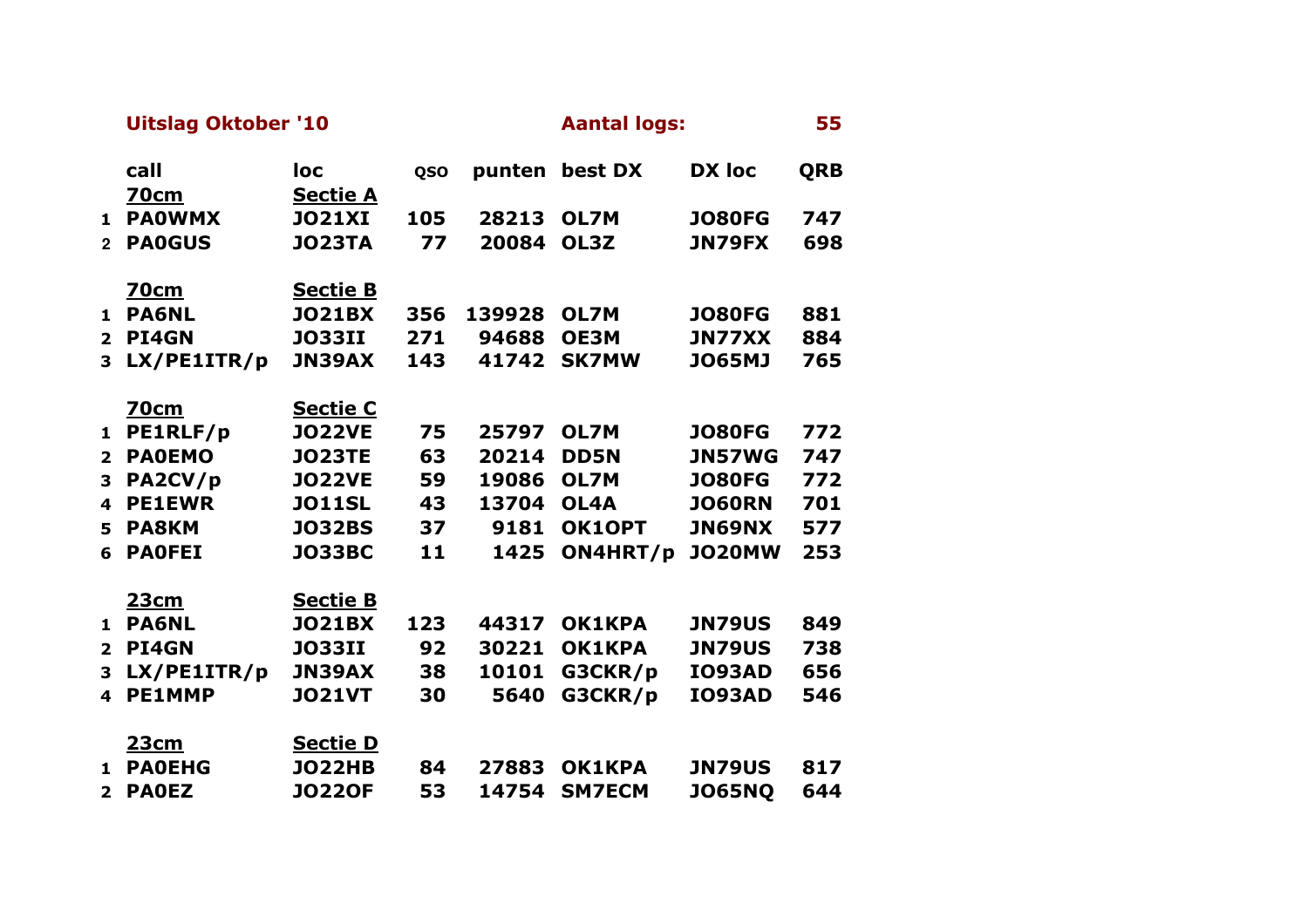| $\mathbf{3}$            | PA <sub>2</sub> M  | <b>JO21IP</b>   | 42           | 14507 | <b>OK1KPA</b>     | <b>JN79US</b> | 802 |
|-------------------------|--------------------|-----------------|--------------|-------|-------------------|---------------|-----|
| $\overline{\mathbf{4}}$ | <b>PAOWMX</b>      | <b>JO21XI</b>   | 51           | 13716 | OL3Z              | <b>JN79FX</b> | 618 |
| 5                       | <b>PAOGUS</b>      | <b>JO23TA</b>   | 38           | 10223 | OL3Z              | <b>JN79FX</b> | 698 |
| 6                       | <b>PA0S</b>        | <b>JO21FW</b>   | 34           | 9818  | OL3Z              | <b>JN79FX</b> | 733 |
| $\overline{ }$          | <b>PA3AWJ</b>      | <b>JO21GW</b>   | 29           | 9292  | OE5VRL/5          | <b>JN78DK</b> | 795 |
| 8                       | <b>PE1EWR</b>      | <b>JO11SL</b>   | 26           | 6414  | <b>DLOGTH</b>     | <b>JO50JP</b> | 515 |
| 9                       | PA2CV/p            | <b>JO22VE</b>   | 12           | 2181  | DM5D              | <b>JO61OC</b> | 526 |
|                         | <b>10 PE1RLF/p</b> | <b>JO22VE</b>   | 11           | 1574  | <b>F5LJA</b>      | <b>JO10HE</b> | 314 |
|                         | <b>11 PA2DRV</b>   | <b>JO21HW</b>   | $\mathbf{1}$ | 445   | PI4GN             | <b>JO33II</b> | 211 |
|                         |                    |                 |              |       |                   |               |     |
|                         | <u>13cm</u>        | <b>Sectie B</b> |              |       |                   |               |     |
|                         | 1 PA6NL            | <b>JO21BX</b>   | 39           | 12979 | OK <sub>2</sub> M | <b>JN69UN</b> | 725 |
| $\overline{2}$          | PI4GN              | <b>JO33II</b>   | 29           | 9049  | <b>OK1MAC</b>     | <b>JN79IO</b> | 693 |
| $\mathbf{3}$            | <b>PE1MMP</b>      | <b>JO21VT</b>   | 16           | 4158  | OK2M              | <b>JN69UN</b> | 611 |
|                         |                    |                 |              |       |                   |               |     |
|                         | <u>13cm</u>        | <b>Sectie D</b> |              |       |                   |               |     |
|                         | 1 PAOEZ            | <b>JO220F</b>   | 27           | 6464  | DM5D              | <b>JO61OC</b> | 565 |
| $2^{\circ}$             | <b>PA2M</b>        | <b>JO21IP</b>   | 22           | 6706  | <b>OK1MAC</b>     | <b>JN79IO</b> | 741 |
| $\overline{\mathbf{3}}$ | <b>PA0S</b>        | <b>JO21FW</b>   | 18           | 4642  | DM5D              | <b>JO61OC</b> | 612 |
| 4                       | <b>PAOGUS</b>      | <b>JO23TA</b>   | 10           | 1773  | F1PYR/p           | <b>JN19PC</b> | 499 |
| 5.                      | <b>PE1EWR</b>      | <b>JO11SL</b>   | 6            | 867   | PI4GN             | <b>JO22II</b> | 300 |
|                         |                    |                 |              |       |                   |               |     |
|                         | <u>9cm</u>         | <b>Sectie B</b> |              |       |                   |               |     |
| $\mathbf 1$             | <b>PA6NL</b>       | <b>JO21BX</b>   | 13           | 2980  | <b>DL3IAS</b>     | <b>JN49EJ</b> | 415 |
| $\overline{2}$          | PI4GN              | <b>JO33II</b>   | 8            | 1334  | DJ6TA             | <b>JO30MS</b> | 289 |
|                         |                    |                 |              |       |                   |               |     |
|                         | <u>9cm</u>         | <b>Sectie D</b> |              |       |                   |               |     |
| $\mathbf 1$             | <b>PAOEZ</b>       | <b>JO220F</b>   | 7            | 862   | G3XDY             | <b>JO02OB</b> | 274 |
| $2^{\circ}$             | <b>PAOGUS</b>      | <b>JO23TA</b>   | $\mathbf{1}$ | 81    | PI4GN             | <b>JO33II</b> | 81  |
|                         |                    |                 |              |       |                   |               |     |